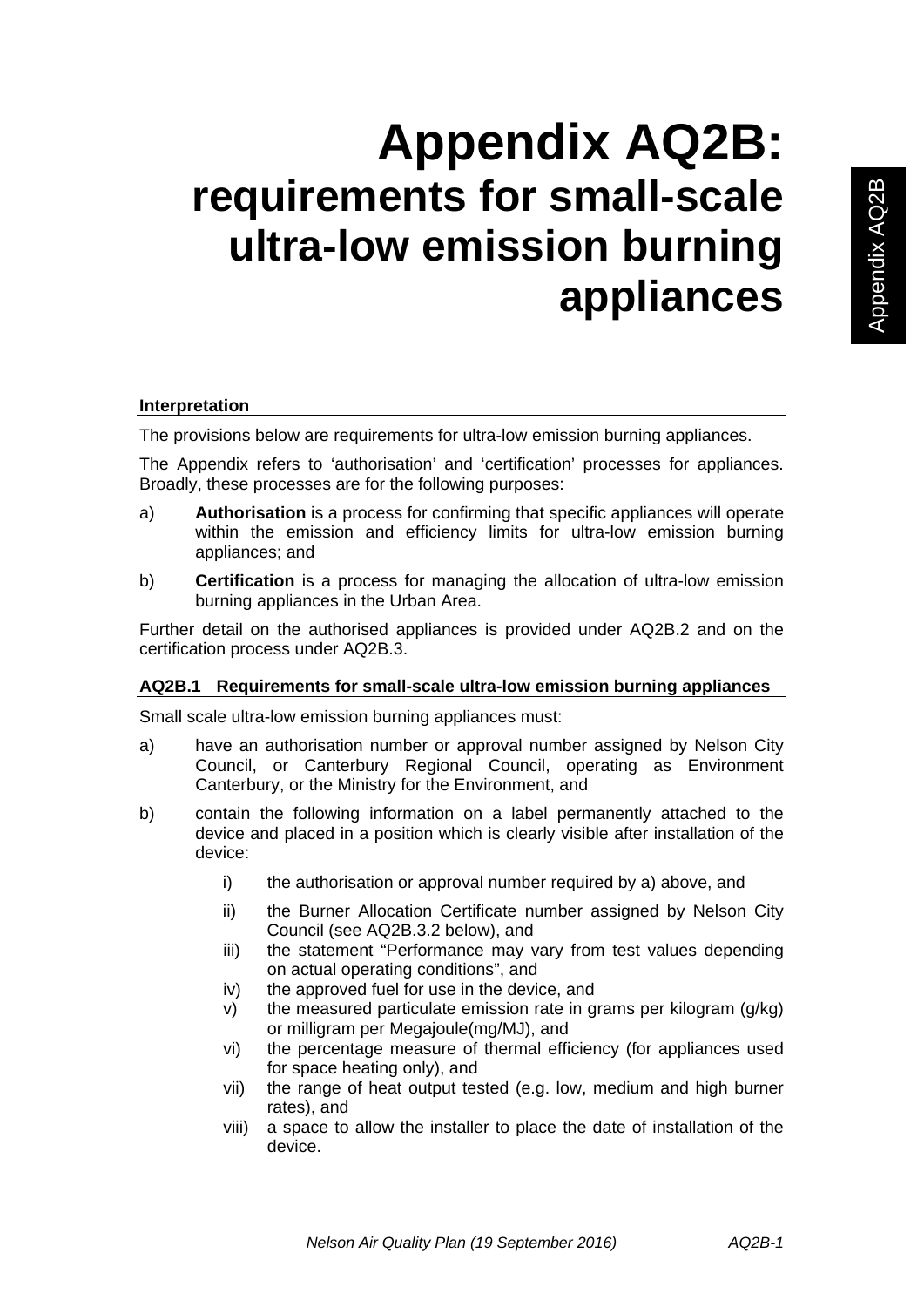- c) not be modified in any way so as to alter the specifications of the heating device from those tested and authorised, and
- d) be maintained in good operational order and operated in accordance with the manufacturer's instructions (so long as those do not mandate operation that would lead to output that does not comply with c)).

# **AQ2B.2 List of Authorised Appliances**

Nelson City Council will maintain a 'List of Authorised small-scale ultra-low emission burning appliances' that achieve ultra-low emission and efficiency standards under real life testing conditions<sup>1</sup>. The list may be updated without further formality, and will be held at the Council offices and on its website (www.nelsoncitycouncil.co.nz) and will detail the following:

- a) the appliance make and model, and
- b) the authorised fuel for that appliance, and
- c) whether or not the appliance was tested and approved with a water heating unit (wet-back) fitted, and
- d) the particulate emission rate, grams of total suspended particulate burnt per hour on average, and
- e) the space heating efficiency, where applicable, and
- f) the authorisation number, and
- g) the date when the authorisation expires, if relevant, and
- h) any other relevant information.

# **AQ2B.3 Certification**

## **AQ2B.3.1 General requirement for certification**

Prior to installation of any new small scale ultra-low emission burning appliance, a Burner Allocation Certificate (BAC) must be obtained from the Council.

# **AQ2B.3.2 Certification: Permitted appliances in Airsheds B2 and C**

After the receipt of an application under AQ2B.3.1, the Council will issue a BAC if the small-scale ultra-low emission burning appliance is to be located:

- a) within a new building located on a site in Airshed B2 or Airshed C: or
- b) within an existing building located on a site in Airshed B2 or Airshed C in which there is no existing operable open fire and no existing small-scale solid fuel burning appliance; or
- c) within an existing building located on a site in Airshed A or Airshed B1 or Airshed B2 or Airshed C and is to replace any existing small-scale solid fuel burning appliance within that building that has been previously authorised by any rule in this Plan; and
- d) when an application for a BAC is received by Council:
	- i) if the application is for a new appliance in Airshed B2 under clause AQ2B.3.2 a) or b) above, no more than 999 ultra-low emission burning appliances hold a BAC in that airshed; and

 $\overline{a}$ 

<sup>&</sup>lt;sup>1</sup> Refer to the definition of small-scale ultra-low emission burning appliances for more information on real life testing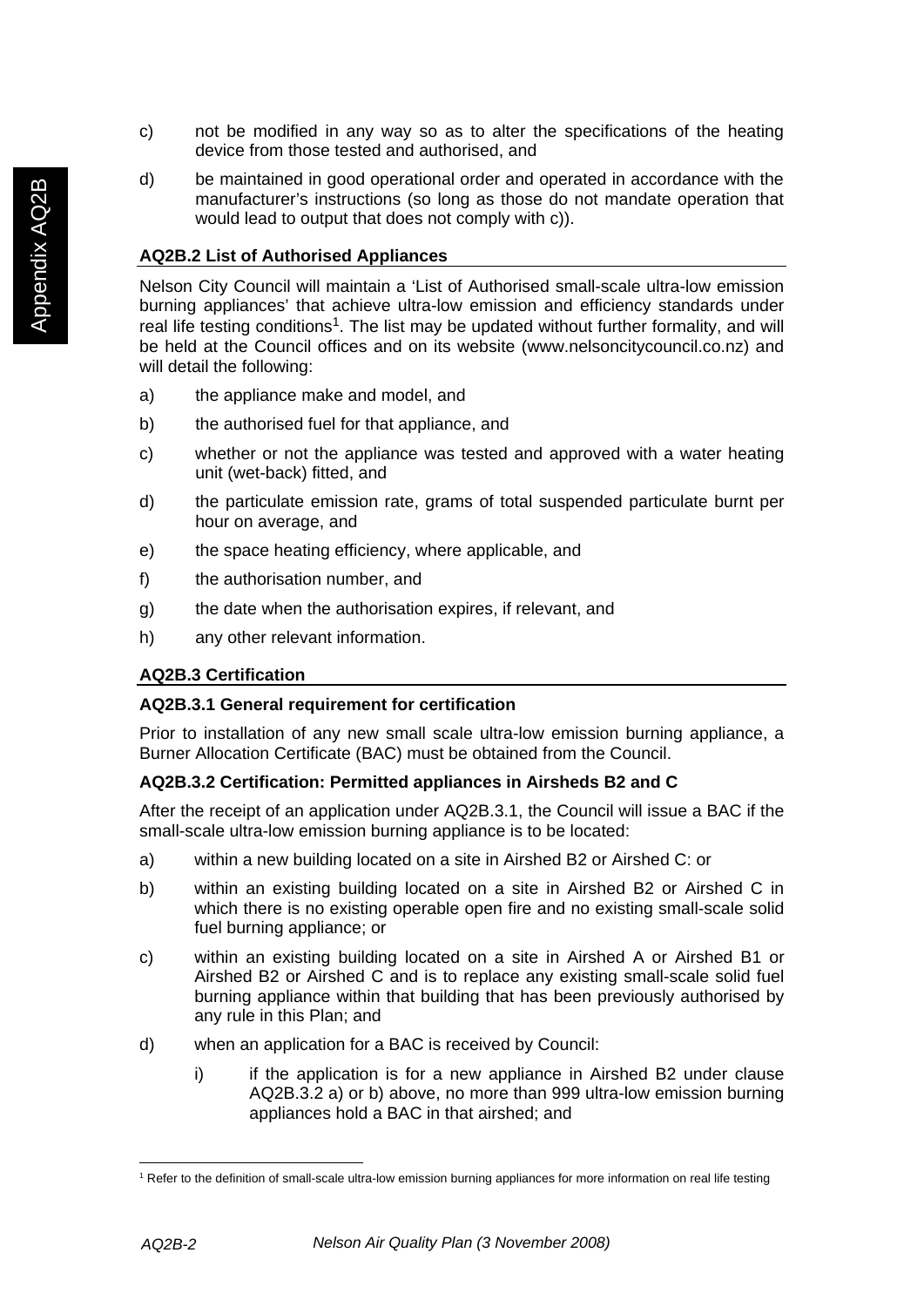- ii) if the application is for an appliance in Airshed C under clause AQ2B.3.2 a) or b) above, no more than 599 ultra-low emission burning appliances hold a BAC in that airshed; and
- $iii)$  if the application is for a replacement appliance in any of Airsheds A, B1, B2,or C under clause AQ2B.3.2 c) above, there is no limit on the number of existing BAC held in each airshed; and
- iv) For the purposes of maintaining a tally of appliances under i) and ii) above, ultra-low emission burning appliance shall not include any ultra-low emission burning appliance that replaces any existing authorised small-scale solid fuel burning appliance.

# **AQ2B.3.3 Council Databases**

# **1. Appliance Inventory**

For the purposes of administering the allocation of ultra-low emission burning appliances, the Council will maintain an inventory of new and replacement ultralow emission burning appliances that have been certified. The inventory will be held at the Council Offices, and details will be available on the Council website (as appropriate).

# **2. Database of Interested Parties**

The Council will maintain a database of parties who wish to obtain certification for an appliance.

The database will be held at the Council Offices, and details on how parties can register an expression of interest will be available on the Council website.

## **AQ2B.3.4 Certificate Duration and Administration**

Any BAC will be issued in conjunction with the associated building consent for the appliance. The BAC will lapse 12 months after the issue date unless a code compliance certificate (under s95 of the Building Act 2004) has been issued for the appliance.

No certificate of compliance may be granted for a certified appliance under Rule AQr.26A until such time as the code compliance certificate for the appliance is issued.

## **Explanatory Note**

Appendix AQ2B provides explicitly for the installation of a limited number of additional small-scale solid fuel burning appliances in Airsheds B2 and C provided those burners are small-scale ultra-low emission burning appliances. In addition to the Appendix AQ2B requirements, the information requirements for applications for consent involving ultra-low emission burning appliances are set out in Appendix AQ2.3.

The Plan permits 1,600 additional small scale ultra-low emission burning appliances in Airsheds B2 and C (collectively). This allocation of appliances is based on monitoring and modelling undertaken in 2015, which illustrated that ambient air quality levels in these airsheds was approaching 'Acceptable' levels (as described in Policy A5-1.3). In addition, the rules provide for the replacement of existing authorized small-scale wood burners with ultra-low emission burning appliances in all urban Airsheds A, B1, B2 and C. No provision is made in any Airshed for additional new small-scale solid fuel burning appliances that do not meet the defined requirements for ultra-low emission burning appliances.